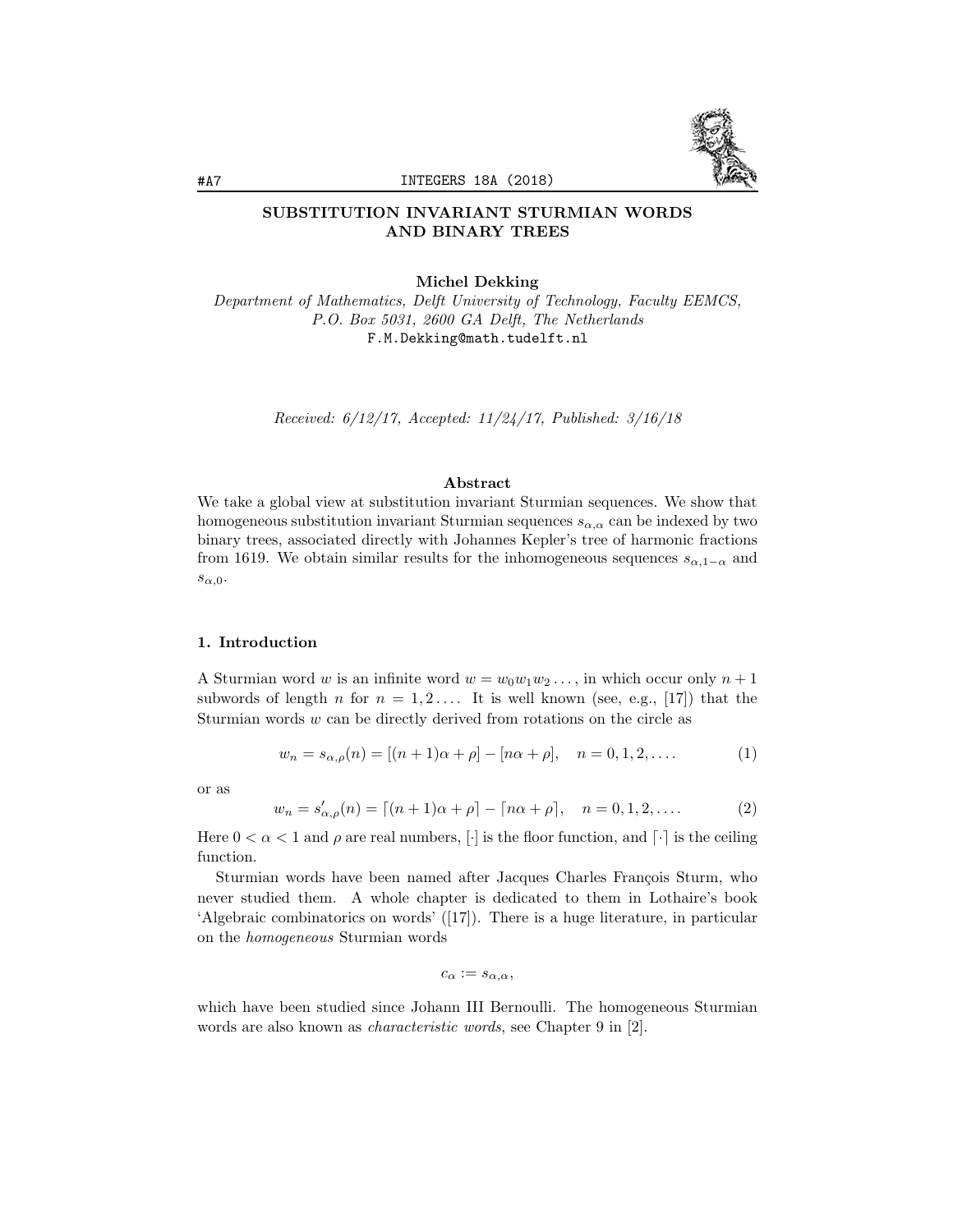Interestingly, for certain  $\alpha$  and  $\rho$  the Sturmian word *w* is a fixed point  $\sigma(w) = w$ of a morphism<sup>1</sup>  $\sigma$  of the monoid of words over the alphabet  $\{0, 1\}$ . For example, for  $\alpha = \rho = (3 - \sqrt{5})/2$  one obtains the Fibonacci word  $c_{\alpha} = 0100101...$ , fixed point of the Fibonacci morphism  $\varphi$  given by  $\varphi(0) = 0.$ ,  $\varphi(1) = 0$ . Another example is the Pell word  $c_{\alpha} = 0010010001...$  obtained for  $\alpha = \rho = (2 - \sqrt{2})/2$ , with morphism given by  $0 \rightarrow 001, 1 \rightarrow 0$ .

It is well known for which  $\alpha$  one obtains a substitution invariant word  $c_{\alpha}$ . This was first obtained in [9], and an extensive treatment can be found in [17, Section 2.3.6]. See also [22]. The result is that  $\alpha \in (0, \frac{1}{2})$  gives a fixed point if and only if there exists a natural number  $k$  such that  $\alpha$  has continued fraction expansion

$$
\alpha = [0; 1 + a_0, \overline{a_1 \dots a_k}], \qquad a_k \ge a_0 \ge 1,
$$
\n(3)

and  $\alpha \in (\frac{1}{2}, 1)$  gives a fixed point if and only if there exists a natural number k such that  $\alpha$  has continued fraction expansion

$$
\alpha = [0; 1, a_0, \overline{a_1 \dots a_k}], \qquad a_k \ge a_0. \tag{4}
$$

The Fibonacci word is obtained for  $k = 1, a_0 = a_1 = 1$ , and the Pell word for  $k = 1, a_0 = 2, a_1 = 3.$ 

Any  $\alpha$  that gives a substitution invariant  $c_{\alpha}$  is called a *Sturm number*. In terms of their continued fraction expansions these are characterized in equations (3) and (4). There is however a simple algebraic way to describe them, given in [1]:

an irrational number  $\alpha \in (0, 1)$  is a Sturm number if and only if it is a quadratic irrational number whose algebraic conjugate  $\overline{\alpha}$ , defined by the equation  $(x - \alpha)(x - \alpha)$  $\overline{\alpha}$ ) = 0, satisfies

$$
\overline{\alpha} \notin [0,1].
$$

Let *E* be the 'exchange' morphism

$$
E: \ \left\{ \begin{matrix} 0 \to 1 \\ 1 \to 0 \end{matrix} \right.
$$

Then  $Es_{\alpha,\rho} = s'_{1-\alpha,1-\rho}$ , as shown in [17, Lemma 2.2.17]. Note that this implies that if the word  $s_{\alpha,\rho}$  is a fixed point of the morphism  $\sigma$ , then the word  $s'_{1-\alpha,1-\rho}$  is fixed point of the morphism  $E \sigma E$ . Because of this duality we will confine ourselves often to  $\alpha$  with  $0 < \alpha < \frac{1}{2}$  in the sequel.

The first question we will consider is: what are the morphisms that leave a homogeneous Sturmian word  $c_{\alpha}$  invariant? The answer in [9] is: they are compositions of the infinitely many morphisms  $G_k$ :  $0 \rightarrow 1^k 0, 1 \rightarrow 1$  and  $H_k = G_k E$ . The answer in [2] is: they are compositions of the infinitely many morphisms  $h_k: 0 \to 0^k 1$ ,  $1 \to 0 \to 0^k 10$  (actually only for  $\alpha$ 's with a purely periodic continued fraction expansion). See [16] for yet another infinite family of morphisms.

<sup>&</sup>lt;sup>1</sup>We interchangeably use the terms morphisms and substitutions.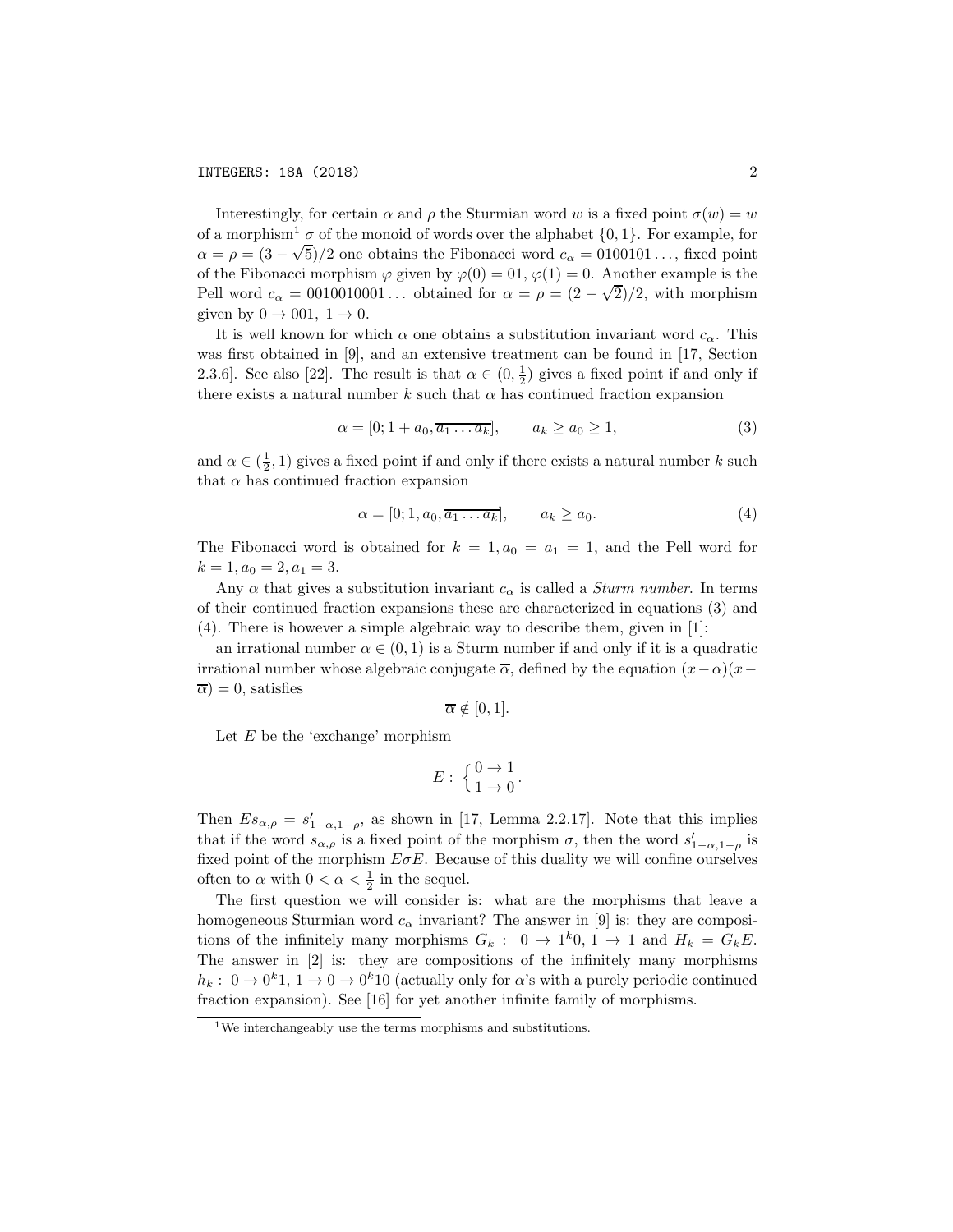In the paper [11] the authors call the inhomogeneous word  $s_{\alpha,0}$  a characteristic sequence, and do actually derive a result close to our Theorem 3, using completely different techniques with continued fractions and extensive matrix multiplications.

More satisfactory is the answer in the book [17] or the paper [4], where only two generating morphisms are used, namely the exchange morphism *E* and the morphism *G* given by  $G(0) = 0$ ,  $G(1) = 01$ . What we propose are also only two generators, which we denote by  $\varphi_0$  and  $\varphi_1$ :

$$
\varphi_0: \begin{cases} 0 \to 0 \\ 1 \to 01 \end{cases} \qquad \varphi_1: \begin{cases} 0 \to 01 \\ 1 \to 0 \end{cases}.
$$

Note that  $\varphi_0 = G$ , and that  $\varphi_1 = GE$ , the Fibonacci morphism. Obviously, this proposal is very close to the one in [17], but what we gain is a natural way to index all the morphisms that leave homogeneous Sturmian words invariant by a binary tree—actually two binary trees, one for  $\alpha \in (0, \frac{1}{2})$ , and a dual version for  $\alpha \in (\frac{1}{2}, 1)$ . The dual tree is labelled by the compositions of the two morphisms

$$
E\varphi_0 E: \begin{cases} 0 \to 10 \\ 1 \to 1 \end{cases} E\varphi_1 E: \begin{cases} 0 \to 1 \\ 1 \to 10 \end{cases}.
$$

In Section 2.1 we treat some preliminaries to give in Section 2.2 our main result.

We remark that a similar tree associated with the rational numbers appears in the work of de Luca [18, 19]. The labeling there is not with morphisms, but with words.

The second question we will consider is: what are the substitution invariant Sturmian words that can only be obtained via the ceiling function, i.e., the Sturmian words that can only be obtained as in equation (2)? In this respect the homogeneous Sturmian words are regular, in that for all  $\alpha$ 

$$
c_{\alpha}=s_{\alpha,\alpha}=s'_{\alpha,\alpha}.
$$

So these 'strictly ceiling' Sturmian words have to be sought among the inhomogeneous Sturmian words, what we do in Section 3.

The short Section 4 is more or less independent of the remainder of the paper, but its contents have been very useful in our research.

#### 2. Homogeneous Sturmian Words

### 2.1. The Binary Tree of Harmonic Fractions

The binary tree is a graph with  $2^n$  nodes  $i_1 \ldots i_n$  at level *n* for  $n = 1, 2, \ldots$ , where the  $i_k$  are 0 or 1. At level 0 there is the root node Λ.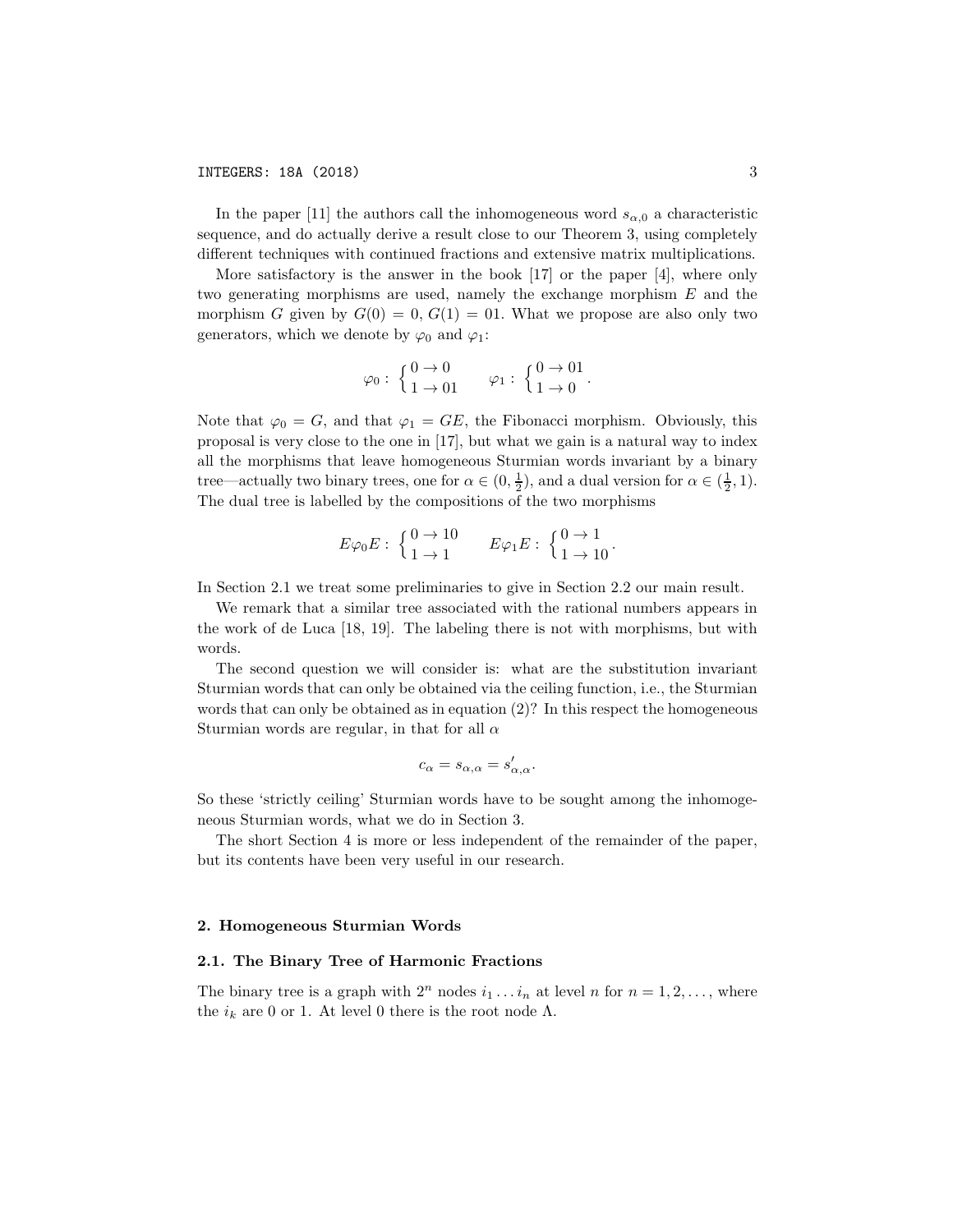As early as 1619 Johannes Kepler defined in [12] a binary tree with fractions  $\frac{p}{q}$  at the nodes. In the root there is  $\frac{1}{2}$ , and if  $\frac{p}{p}$  is at a node, then the two  $\frac{p}{q}$  is at a node, then the two children nodes receive the fractions

$$
\frac{p}{p+q}, \quad \frac{q}{p+q}.
$$



 $\begin{pmatrix} 1 & 0 \\ 0 & 1 \end{pmatrix}$  $\begin{smallmatrix} 1 & 0 \\ 0 & 1 \end{smallmatrix}$ 

> $(0, 1)$  $\binom{0}{1}$

> > $\left( \frac{1}{2} \right)$  $\begin{smallmatrix} 1 & 1 \\ 1 & 2 \end{smallmatrix}$

 $\binom{1}{ }$  $\begin{smallmatrix} 1 & 1 \ 2 & 3 \end{smallmatrix}$   $\begin{smallmatrix} 1 & 2 \ 2 & 3 \end{smallmatrix}$  $\begin{smallmatrix} 1 & 2 \ 2 & 3 \end{smallmatrix}$ 

 $\begin{pmatrix} 0 & 1 \\ 1 & 2 \end{pmatrix}$  $\binom{0}{1} \binom{1}{2}$ 

 $(0, 1)$  $\begin{smallmatrix} 0 & 1 \ 1 & 3 \end{smallmatrix}$   $\begin{smallmatrix} 1 & 2 \ 1 & 3 \end{smallmatrix}$  $\binom{1}{1 \ 3}$ 

Rather surprisingly, every rational number  $p/q$  with  $(p, q) = 1$  in the interval  $(0,1)$  occurs exactly once in the tree. This is not hard to prove, see, e.g., the paper [23]. We remark that the paper [14] consider this problem for larger classes of trees, but regretfully the rules for what the authors call the Kepler tree are different from Kepler's, but rather like those for the Calkin-Wilf tree (see [7]). We introduce the two  $2 \times 2$  matrices

 $\left(\begin{smallmatrix} 1 & 0 \\ 1 & 1 \end{smallmatrix}\right)$ 

 $\left( \frac{1}{2} \right)$  $\binom{1}{2}$ 

 $\left( \frac{1}{2} \right)$  $\begin{smallmatrix} 1 & 1 \ 3 & 2 \end{smallmatrix}$   $\begin{smallmatrix} 2 & 1 \ 3 & 2 \end{smallmatrix}$  $\begin{smallmatrix} 2 & 1\ 3 & 2 \end{smallmatrix}$ 

$$
K_0:=\begin{pmatrix}1\,0\\1\,1\end{pmatrix},\quad K_1:=\begin{pmatrix}0\,1\\1\,1\end{pmatrix},
$$

which we call the *Kepler matrices*.

It is clear that the fraction at the node  $i =$  $i_1 \ldots i_n$  in Kepler's tree of fractions is equal to  $p/q$ , where

$$
\begin{pmatrix} p \\ q \end{pmatrix} = K_{i_n} \cdots K_{i_1} \begin{pmatrix} 1 \\ 2 \end{pmatrix}.
$$

We claim that all the matrices  $K_{i_n} \cdots K_{i_1}$  are different when *n* ranges over the natural numbers, and  $i_1 \ldots i_n$  is a string of 0's and 1's. Formulated slightly differently we have the following.

**Lemma 1.** *The monoid of matrices generated by*  $K_0$  *and*  $K_1$  *is free.* 

 $\begin{pmatrix} 1 & 0 \\ 0 & 1 \end{pmatrix}$  $\binom{1 \ 0}{2 \ 1}$ 

 $(10$  $\begin{smallmatrix} 1 & 0 \\ 3 & 1 \end{smallmatrix}$   $\begin{smallmatrix} 2 & 1 \\ 3 & 1 \end{smallmatrix}$  $\begin{smallmatrix} 2 & 1 \ 3 & 1 \end{smallmatrix}$ 

*Proof.* If  $K_{\underline{i}} = K_{\underline{j}}$ , then  $K_{\underline{i}}(\frac{1}{2}) = K_{\underline{j}}(\frac{1}{2})$ , contradicting uniqueness on the Kepler tree.  $\Box$ 

We remark that in general it is hard to determine freeness of matrix monoids. It is for instance an undecidable problem for  $3 \times 3$  nonnegative integer matrices ([15], see also [8]). We mention also that  $K_0$  and  $K_1$  are unimodular matrices, but that they do not satisfy the criteria in [20].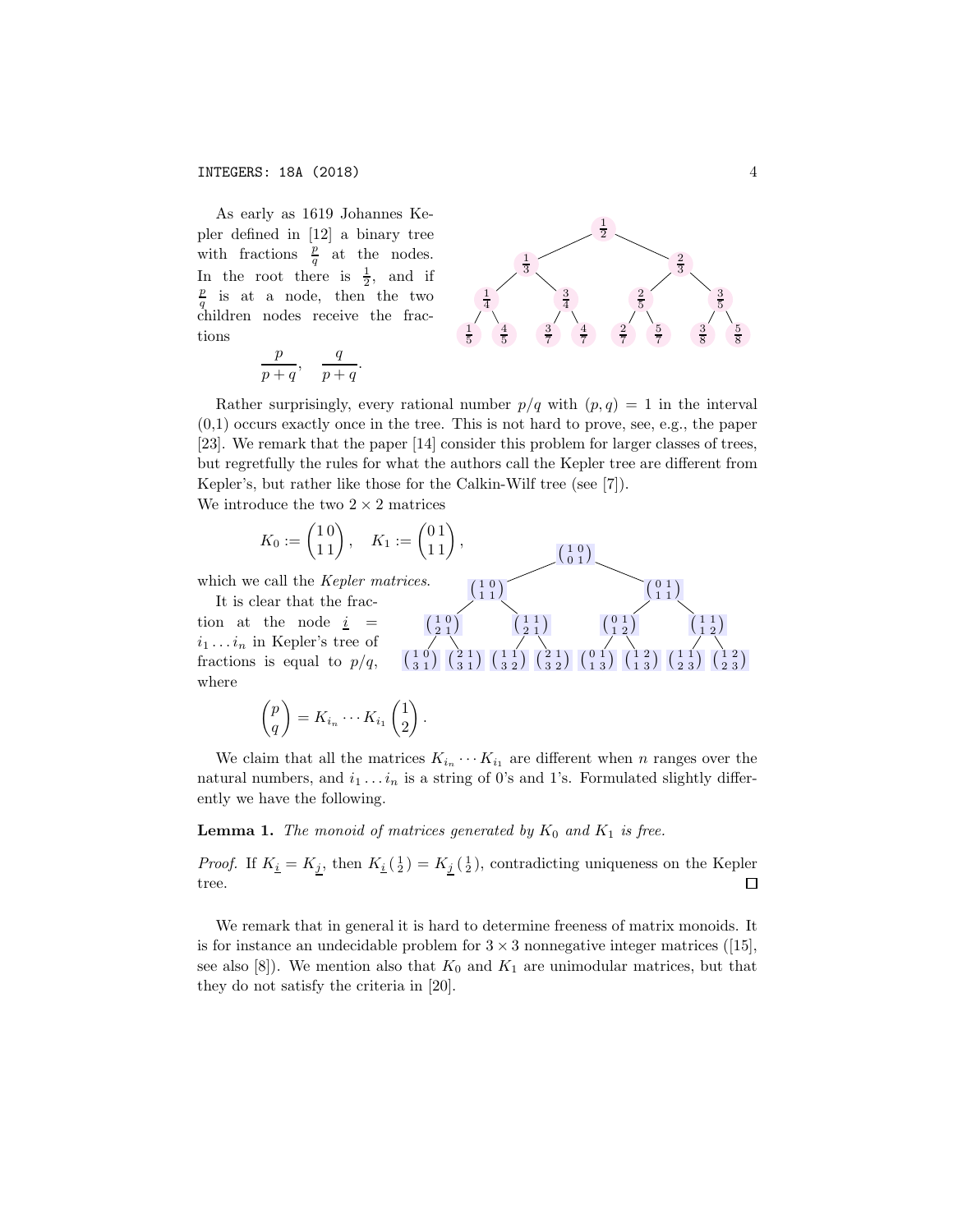## 2.2. A Tree of Morphisms

Let  $\varphi_0$  and  $\varphi_1$  be the two morphisms given by

$$
\varphi_0: \begin{cases} 0 \to 0 \\ 1 \to 01 \end{cases} \qquad \varphi_1: \begin{cases} 0 \to 01 \\ 1 \to 0 \end{cases}.
$$

We form a tree of morphisms  $\mathcal{T}_{\varphi}$  by putting Id:  $0 \to 0$ ,  $1 \to 1$  at  $\Lambda$ , and  $\varphi_{i_n} \cdots \varphi_{i_1}$ at node  $\underline{i} = i_1 \dots i_n$  for all *n* and all  $i_k \in \{0, 1\}, k = 1, \dots, n$ .



The figure shows the first 3 levels of this tree, labeled with the morphisms. Note that the left edge of  $\mathcal{T}_{\varphi}$  with nodes  $\underline{i} = 0^n$  contains the morphisms  $\varphi_0^n$ , which do not generate infinite words.

**Theorem 1.** *The tree*  $\mathcal{T}_{\varphi}$  *contains all morphisms that have homogeneous Sturmian words*  $c_{\alpha}$  *as fixed point, for any*  $\alpha$  *with*  $0 < \alpha < \frac{1}{2}$ *. Each such morphism occurs exactly once.*

*Proof:* In [17] it is proved that for  $\alpha \in (0, 1)$ , any morphism f fixing a homogeneous Sturmian word is a composition of the two morphisms *E* and *G*, excluding  $f = E^n$ ,  $f = G^n$  and  $f = EG^nE$  for  $n \ge 1$ . Moreover, if  $0 < \alpha < \frac{1}{2}$ , then the first element in the composition of *f* is *G*. But since  $E^2 = Id$ , *f* can then be written as a composition of  $G = \varphi_0$  and  $GE = \varphi_1$ . This finishes the existence part of the proof.

For the uniqueness part, we remark first that it is shown in [17, Corollary 2.3.15], that in the monoid generated by the two morphisms *E* and *GE* the only relation is  $E^2 = Id$ . This implies, of course, that the monoid generated by  $G = \varphi_0$  and  $GE = \varphi_1$ , is free, but here we prefer to give a short self-contained proof, proving something stronger, which yields the emergence of the binary tree.

Consider the incidence matrices of the morphisms  $\varphi_0$  and  $\varphi_1$ :

$$
M_0:=\begin{pmatrix}1\,1\\0\,1\end{pmatrix},\quad M_1:=\begin{pmatrix}1\,1\\1\,0\end{pmatrix}.
$$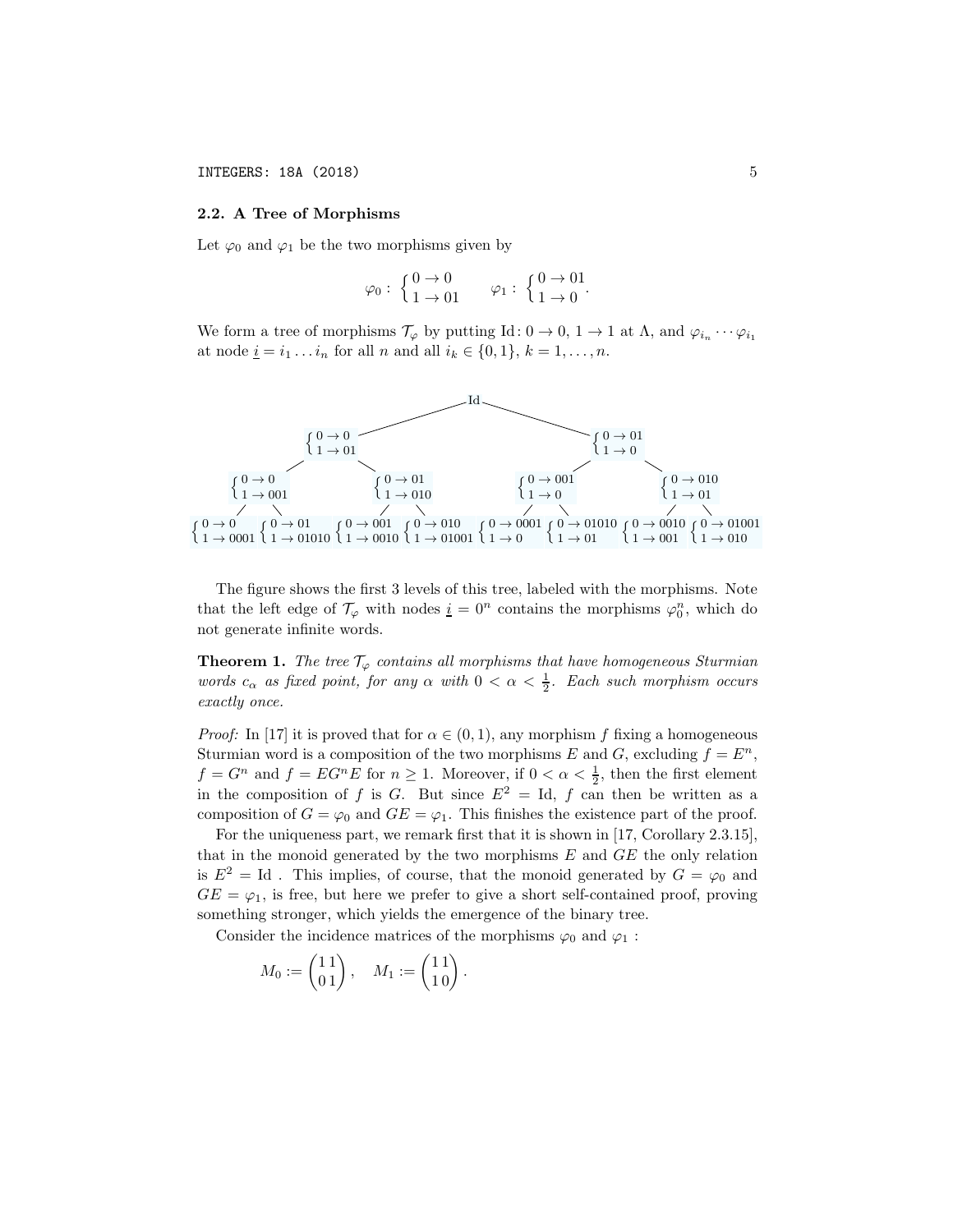Obviously morphisms with different incidence matrices are different. Let  $\mathcal{T}_M$  be the tree with the matrix product  $M_{i_n} \cdots M_{i_1}$  at node  $i_1 \ldots i_n$ .

The matrices  $M_0$  and  $M_1$  are conjugate to the matrices  $K_0$  and *K*<sup>1</sup> by the same conjugation matrix



But then Lemma 1 implies that all the  $M_i$  on  $\mathcal{T}_M$  are different, and so each morphism occurs exactly once on  $\mathcal{T}_{\varphi}$ .

#### 2.3. A Tree of Sturm Numbers

The tree of morphisms  $\mathcal{T}_{\varphi}$  has a left edge with morphisms that do not generate infinite words. Below we display the first three levels of the tree of Sturm numbers  $\alpha$  with  $\alpha < \frac{1}{2}$  associated with the morphisms of  $\mathcal{T}_{\varphi}$ . Each such  $\alpha$  will occur infinitely many times, since the powers of a morphism generate the same Sturmian word. In particular we will see on the right edge the number  $(3 - \sqrt{5})/2$  associated with the powers of the Fibonacci morphism  $\varphi_1^n$ .



#### 3. Inhomogeneous Sturmian Words

In this section we consider *all* substitution invariant Sturmian words. There is again a simple algebraic characterization given by Yasutomi in ([24]):

Let  $0 < \alpha < 1$  and  $0 \le \rho \le 1$ . Then  $s_{\alpha,\rho}$  is substitution invariant if and only if the following two conditions are satisfied:

- (*i*)  $\alpha$  is an irrational quadratic number and  $\rho \in \mathbb{Q}(\alpha)$ ;
- (*ii*)  $\overline{\alpha} > 1, 1 \overline{\alpha} \leq \overline{\rho} \leq \overline{\alpha}$  or  $\overline{\alpha} < 0, \overline{\alpha} \leq \overline{\rho} \leq 1 \overline{\alpha}$ .

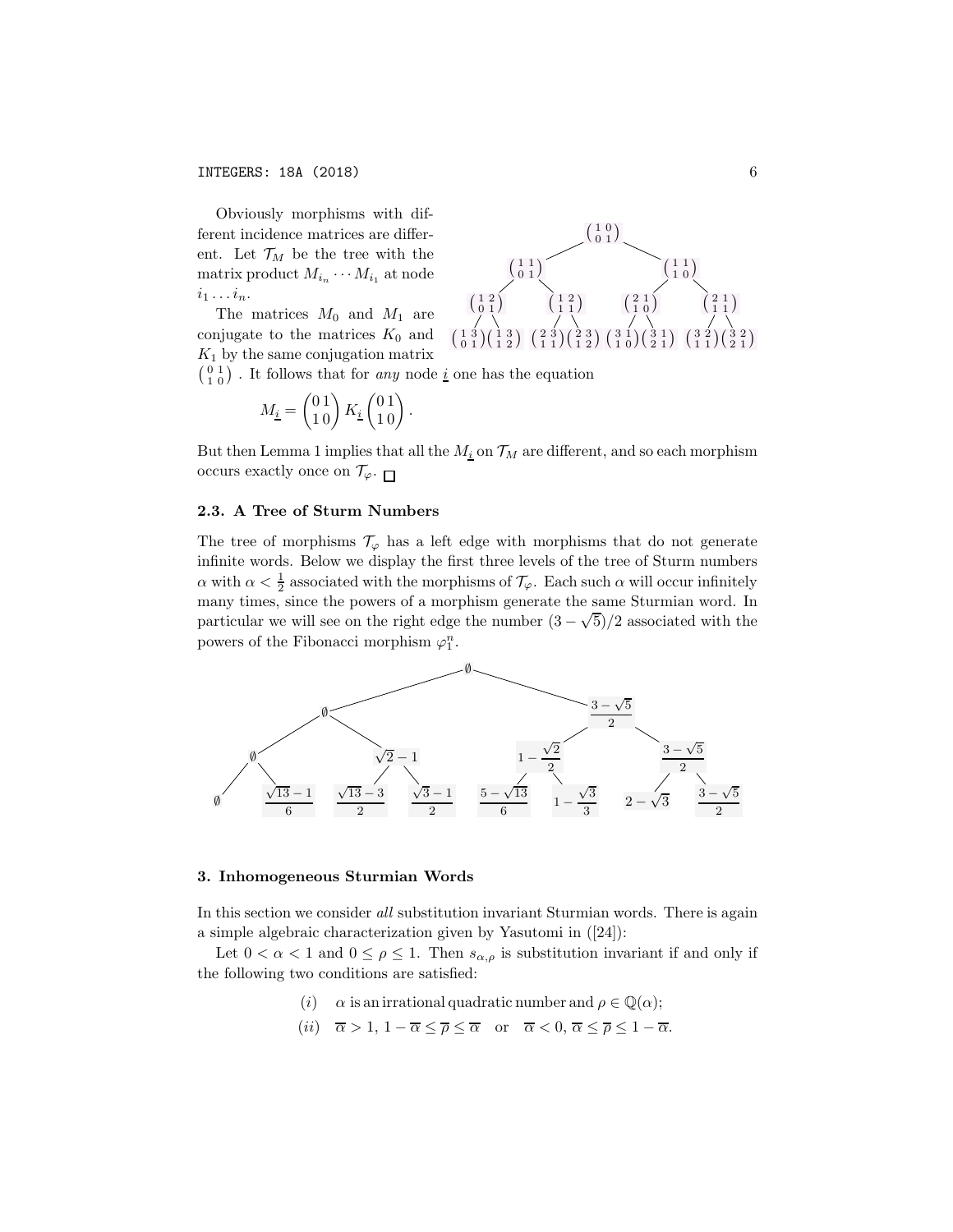#### 3.1. The Eight Elementary Morphisms

As in [21] we define the eight morphisms  $\psi_i$  by

$$
\psi_1: 0 \to 01, 1 \to 0, \psi_2: 0 \to 10, 1 \to 0, \psi_3: 0 \to 0, 1 \to 01, \psi_4: 0 \to 0, 1 \to 10.
$$
  

$$
\psi_5: 0 \to 1, 1 \to 10, \psi_6: 0 \to 1, 1 \to 01, \psi_7: 0 \to 10, 1 \to 1, \psi_8: 0 \to 01, 1 \to 1.
$$

In the previous section the two morphisms  $\psi_1 = \varphi_1$ , and  $\psi_3 = \varphi_0$  were used. The first four morphisms are linked to Sturmian words with slope  $\alpha < 1/2$ , the last four to Sturmian words with slope  $\alpha > 1/2$ . In the columns there is duality:  $\psi_{i+4} = E \psi_i E$  for  $i = 1, 2, 3, 4$ . We also have  $\psi_{2i} = \psi_{2i-1}$  for  $i = 1, 2, 3, 4$ , where  $\tilde{\sigma}$ is the time reversal of a morphism  $\sigma$ .

The notation used in [17] is:

 $\psi_1 = \varphi, \psi_2 = \widetilde{\varphi}, \psi_3 = \varphi E, \psi_4 = \widetilde{\varphi}E, \psi_5 = E\varphi E, \psi_6 = E\widetilde{\varphi}E, \psi_7 = E\varphi, \psi_8 = E\widetilde{\varphi}.$ Let  $\mathcal{M}_{i,j} = \langle \psi_i, \psi_j \rangle$  denote the monoid generated by the morphisms  $\psi_i$  and  $\psi_j$ . We will also need  $\mathcal{M}_i = \langle \psi_i \rangle$ , the set of powers of  $\psi_i$ .

#### 3.2. The Floor-Ceiling Structure of Sturmian Words

For most  $\alpha$ 's and  $\rho$ 's the floor and the ceiling representation of a Sturmian word in equations (1) and (2) are equal. Rather surprisingly, *if* they are not equal, then they only differ in at most two consecutive indices ([17]). If there exists a natural number  $m_$  ∞ such that

$$
s_{\alpha,\rho}(m_\diamond-1) \neq s'_{\alpha,\rho}(m_\diamond-1)
$$
 and  $s_{\alpha,\rho}(m_\diamond) \neq s'_{\alpha,\rho}(m_\diamond)$ ,

then we call  $(s_{\alpha,\rho}, s'_{\alpha,\rho})$  a *lozenge pair* with index  $m_{\diamond}$ . In case  $m_{\diamond} = 0$ , there is actually only the index 0 where they differ. As indicated in [17] right after Figure 2.3,  $(s_{\alpha,\rho}, s'_{\alpha,\rho})$  is a lozenge pair with index  $m_{\diamond}$  if and only if

$$
\alpha m_{\diamond} + \rho \in \mathbb{N}.\tag{5}
$$

**Example.** Let  $\alpha = (3 - \sqrt{5})/2$  and  $\rho = (\sqrt{5} - 1)/2$ . Then  $\alpha + \rho = 1$ , so  $(s_{\alpha,\rho}, s'_{\alpha,\rho})$ is a lozenge pair with index 1. Here  $s_{\alpha,\rho} = 1001001010010010...$  and  $s'_{\alpha,\rho} =$ 0101001010010010*,...*. Both words are substitution invariant for the substitution  $0 \rightarrow 010, 1 \rightarrow 10$ , as evidenced in [5].

The following result is related to Corollary 1.4. in [6].

**Proposition 1.** For substitution invariant lozenge pairs  $m_{\phi} = 0$  or  $m_{\phi} = 1$ .

*Proof.* This follows directly from equation (5) and Yasutomi's characterization. Suppose  $m_{\infty} \geq 2$  and  $\alpha m_{\infty} + \rho = k$  for an integer *k*. Since  $0 < \alpha m_{\infty} < m_{\infty}$  and  $0 \leq \rho \leq 1$  we must have

$$
\alpha m_{\diamond} + \rho = k, \text{where } k \in \{1, 2, \ldots, m_{\diamond}\}.
$$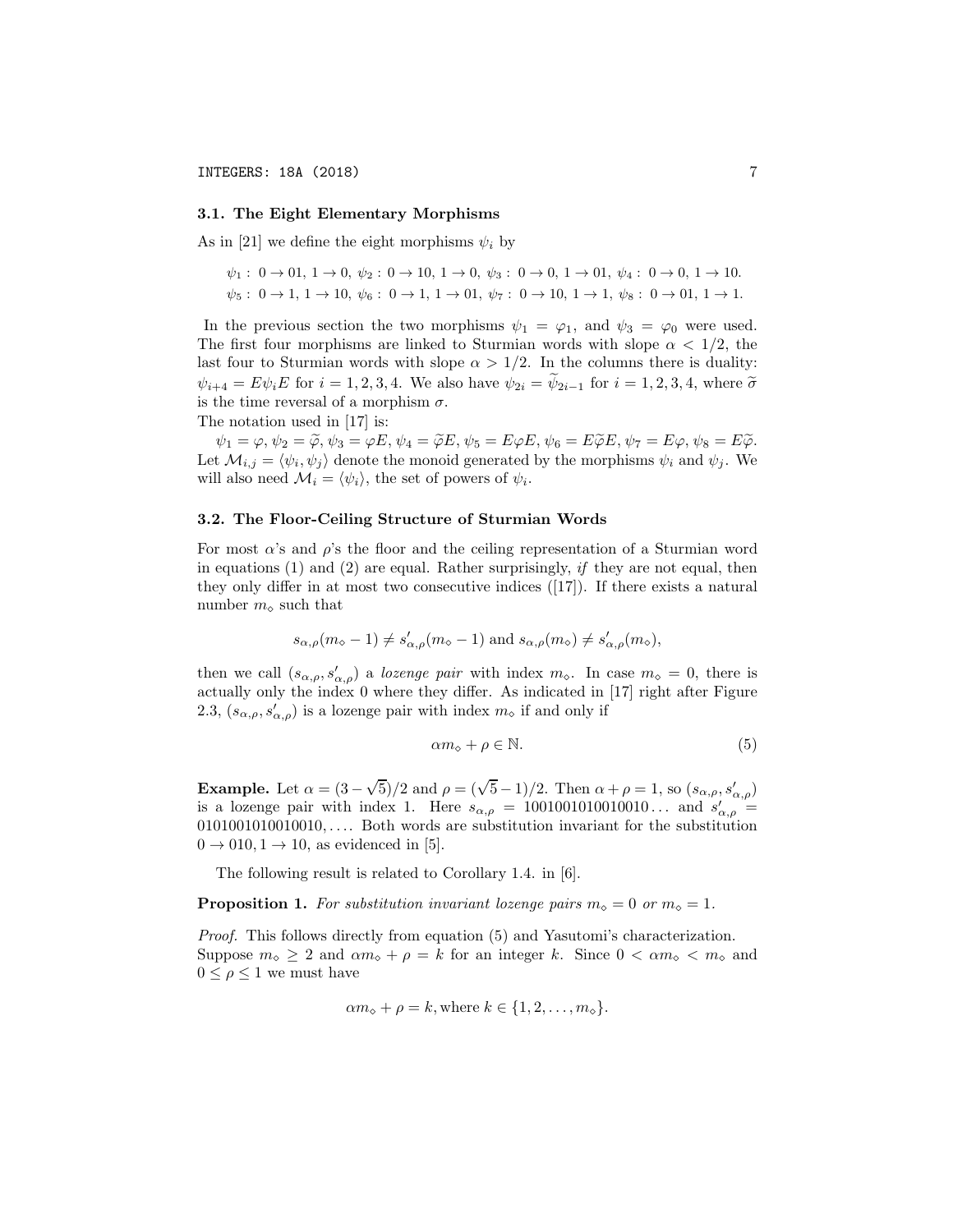One easily checks that  $\bar{\rho} = k - \bar{\alpha} m_{\phi}$ . Now if  $\bar{\alpha} > 1$ , then it should hold that

$$
1 - \overline{\alpha} \leq \overline{\rho} = k - \overline{\alpha} m_{\diamond} \implies (m_{\diamond} - 1)\overline{\alpha} \leq k - 1 \implies \overline{\alpha} \leq 1,
$$

yielding a contradiction. Similarly the case  $\overline{\alpha} < 0$  yields a contradiction.

We undertake the task of determining all substitution invariant Sturmian words that are lozenge pairs. We start with the case  $m_{\phi} = 1$ , which is simpler than  $m_{\diamond} = 0.$ 

#### 3.3. Substitution Invariant Sturmian Words With  $m_0 = 1$

Note that  $m_{\diamond} = 1$  implies

$$
\alpha + \rho = 1.
$$

We first give a very simple way to obtain the lozenge pair.

**Proposition 2.** *For*  $\alpha \in (0,1)$  *let*  $(s_{\alpha,1-\alpha}, s'_{\alpha,1-\alpha})$  *be the lozenge pair with*  $m_{\diamond} = 1$ *. Then*

$$
s_{\alpha,1-\alpha} = 10 c_{\alpha}
$$
 and  $s'_{\alpha,1-\alpha} = 01 c_{\alpha}$ .

*Proof.* Since  $\alpha < 1$ , we have  $s_{\alpha,1-\alpha}(0) = [\alpha+\rho]-[\rho] = 1$  and  $s_{\alpha,1-\alpha}(1) = [2\alpha+\rho] [\alpha + \rho] = 0$ . Also,  $s'_{\alpha,1-\alpha}(0) = [\alpha + \rho] - [\rho] = 0$  and  $s'_{\alpha,1-\alpha}(1) = [2\alpha + \rho] - [\alpha + \rho] =$ 1. Let *S* be the shift:  $S(w_0w_1w_2\dots) = w_1w_2\dots$ . Adding  $\alpha$  to  $\rho$  shifts a Sturmian word by one:  $s_{\alpha,\rho+\alpha} = S(s_{\alpha,\rho})$ . So  $S^2(s_{\alpha,1-\alpha}) = s_{\alpha,1+\alpha} = s_{\alpha,\alpha} = c_{\alpha}$ . □

We still have to investigate whether  $s_{\alpha,1-\alpha}$  and  $s'_{\alpha,1-\alpha}$  are substitution invariant. This can be directly derived from the results in [5], but we give here a short and more global proof. We start with a combinatorial lemma.

**Lemma 2.** *For any*  $\gamma \in M_{1,3}$  *the words*  $01\gamma^2(0)$  *and*  $10\gamma^2(1)$  *are palindromes.* 

*Proof.* This relies on the notions and results of [17, Section 2.2.1]. The standard morphisms are the elements of  $\langle \varphi, E \rangle = \langle \psi_1, E \rangle$ . Since  $\psi_3 = \varphi E$ , all  $\gamma$  from  $\mathcal{M}_{1,3}$ are standard. By Proposition 2.2.2 and Proposition 2.3.11 of [17], the words  $\gamma(0)$ and  $\gamma(1)$  are two standard words, which differ in their last two letters. But then  $\gamma^2(0)$  and  $\gamma^2(1)$  are standard words so that  $\gamma^2(0)$  ends in 0, and  $\gamma^2(1)$  ends in 1. Moreover, according to [17, Theorem 2.2.4], a word *w* is standard if and only if it has length 1 or there exists a palindrome word p such that  $w = p \cdot 01$  or  $w = p \cdot 10$ . So the words

$$
01\gamma^2(0) = 01p10 \quad \text{and } 10\gamma^2(1) = 10p'01
$$

are palindromes. The length 1 case may occur, but then 010 is a palindrome.  $\Box$ 

**Theorem 2.** Let  $s_{\alpha,\rho}$  and  $s'_{\alpha,\rho}$  be substitution invariant Sturmian words with  $m_{\phi} =$ 1 *and*  $\alpha$  < 1/2*.* Then these two words are fixed points of  $\psi^2$ , where  $\psi \in M_{2,4} \setminus M_4$ . *Here*  $\psi = \tilde{\gamma}$ *, where*  $\gamma(c_{\alpha}) = c_{\alpha}$ *.* 

 $\Box$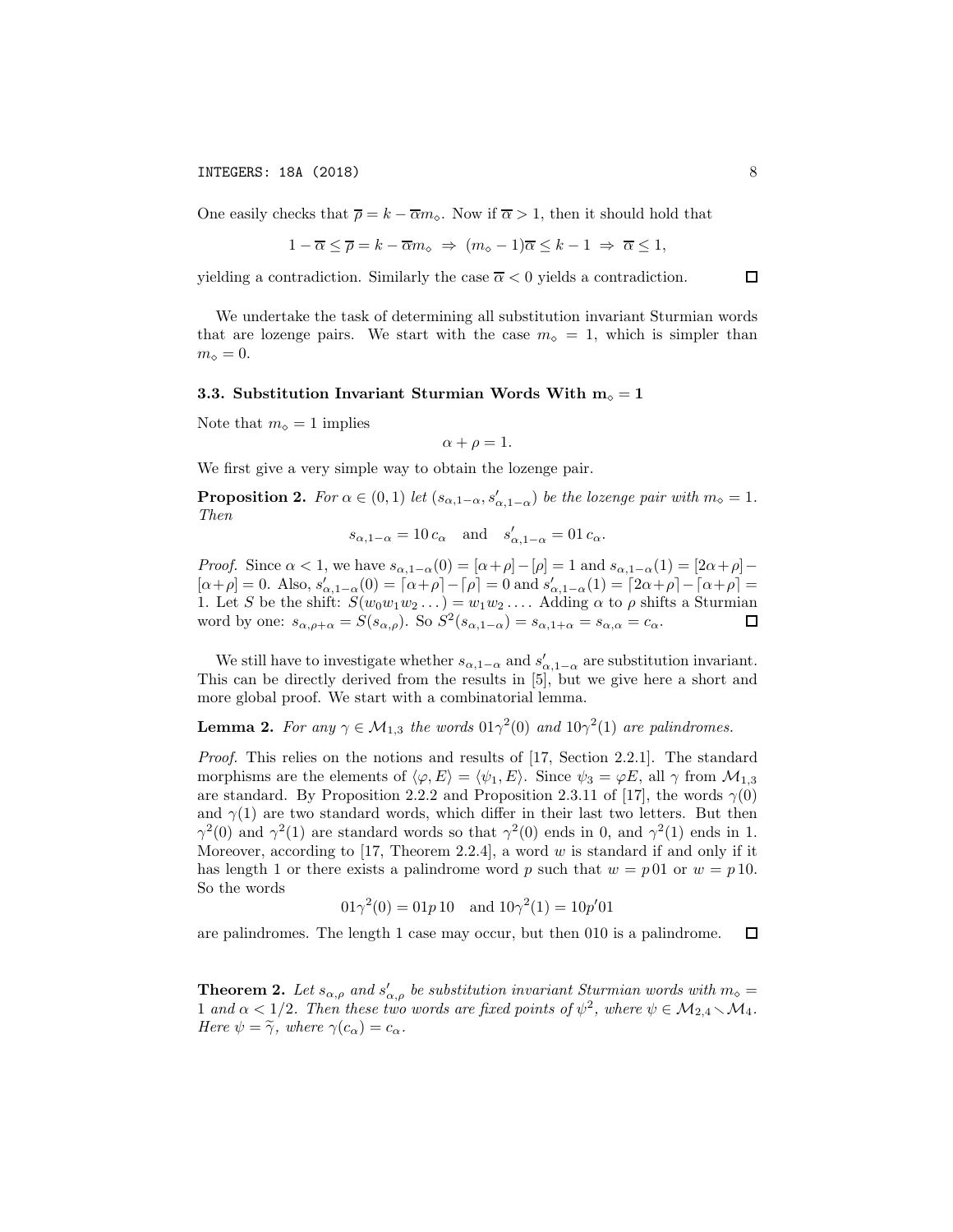*Proof.* The condition  $m_{\phi} = 1$  means that  $\rho = 1 - \alpha$ . What we will show is that  $s_{\alpha,1-\alpha}$  and  $s'_{\alpha,1-\alpha}$  are fixed points of  $\widetilde{\gamma}^2$ , where  $\gamma$  fixes  $c_{\alpha}$ . Recall that in general  $\widetilde{\psi}$ is the time reversal of a morphism  $\psi$ , and that  $\tilde{\psi}_1 = \psi_2$ , and  $\tilde{\psi}_3 = \psi_4$ . In general one has  $\widetilde{\sigma}\tau = \widetilde{\sigma}\widetilde{\tau}$  for two morphisms  $\sigma$  and  $\tau$ . It thus follows from Lemma 2 that for  $\gamma \in \mathcal{M}_{1,3}$  and all  $n \geq 1$ 

$$
01 \gamma^{2n}(0) = \tilde{\gamma}^{2n}(0) 10
$$
 and  $10 \gamma^{2n}(1) = \tilde{\gamma}^{2n}(1) 01$ .

For such  $\gamma$ , not from  $\mathcal{M}_3$ , when  $n \to \infty$ , the left sides converge to  $01c_\alpha$ , respectively 10*c*<sub>α</sub>, and thus by Proposition 2, the right sides converge to  $s_{\alpha,1-\alpha}$  respectively  $s'_{\alpha,1-\alpha}$ : □  $s'_{\alpha,1-\alpha}$ .

It is easily seen via duality that Theorem 2 also applies in case  $\alpha > 1/2$ , where  $M_{2,4} \setminus M_4$  has to be replaced by  $M_{6,8} \setminus M_8$ .

#### 3.4. Substitution Invariant Sturmian Words With  $m_0 = 0$

Note that  $m_{\circ} = 0$  implies  $\rho = 0$ . As in the case of  $m_{\circ} = 1$  there is a simple way to obtain the lozenge pair:

$$
s_{\alpha,0} = 0 \, c_{\alpha} \quad \text{and} \quad s_{\alpha,0}' = 1 \, c_{\alpha}.
$$

It is well known that  $0 c_{\alpha}$  is substitution invariant, see, e.g., Corollary 1.4. in [6]. However, it is now less simple to determine the substitution fixing  $0 c_{\alpha}$  for a given α.

**Example.** Let  $\alpha = (\sqrt{13}-1)/6$ . Then  $\gamma(c_{\alpha}) = c_{\alpha}$  for  $\gamma$  given by  $\gamma(0) = 0.1$ ,  $\gamma(1) =$ 01010*.*

(The same morphism is considered in [5] on page 262.)

Here  $\psi(s_{\alpha,0}) = s_{\alpha,0}$  for  $\psi$  given by

 $\psi(0) = 0010101, \quad \psi(1) = 00101010010101.$ 

A recipe is given in [5]. The recipe depends strongly on the last letter of  $\gamma(0)$ , so it is useful to characterize the morphisms  $\gamma$  with  $\gamma(0)$  ending in 0.

**Lemma 3.** Let  $\gamma = \psi_{i_1} \dots \psi_{i_m}$  be a morphism from  $M_{1,3}$ . Then  $\gamma(0)$  ends in 0 if and only if the number of 1 in  $i_1 \ldots i_m$  is even.

*Proof.* For any morphism  $\sigma : \{0,1\}^* \to \{0,1\}^*$ , let  $\lambda[\sigma] : \{0,1\} \to \{0,1\}$  be the map that maps *j* to the last letter of  $\sigma(j)$ ,  $j = 0, 1$ . Then  $\lambda[\sigma\tau] = \lambda[\sigma]\lambda[\tau]$  for two morphisms  $\sigma$  and  $\tau$ . Since  $\lambda[\psi_1] = E$ , and  $\lambda[\psi_3] = \text{Id}$ , this implies the lemma.  $\Box$ 

We denote the set of  $\gamma$  from  $\mathcal{M}_{1,3}$  such that  $\gamma(0)$  ends in 0 by  $\mathcal{M}_{1,3}^0$ .

**Proposition 3.** Let  $\gamma \in M_{1,3}^0$  such that  $\gamma(c_\alpha) = c_\alpha$ . Let  $\Psi_\gamma$  be conjugate to  $\gamma$ , *with conjugating word equal to*  $u = \gamma(0)0^{-1}$ *. Then* 

$$
\Psi_{\gamma}(0c_{\alpha})=0c_{\alpha}.
$$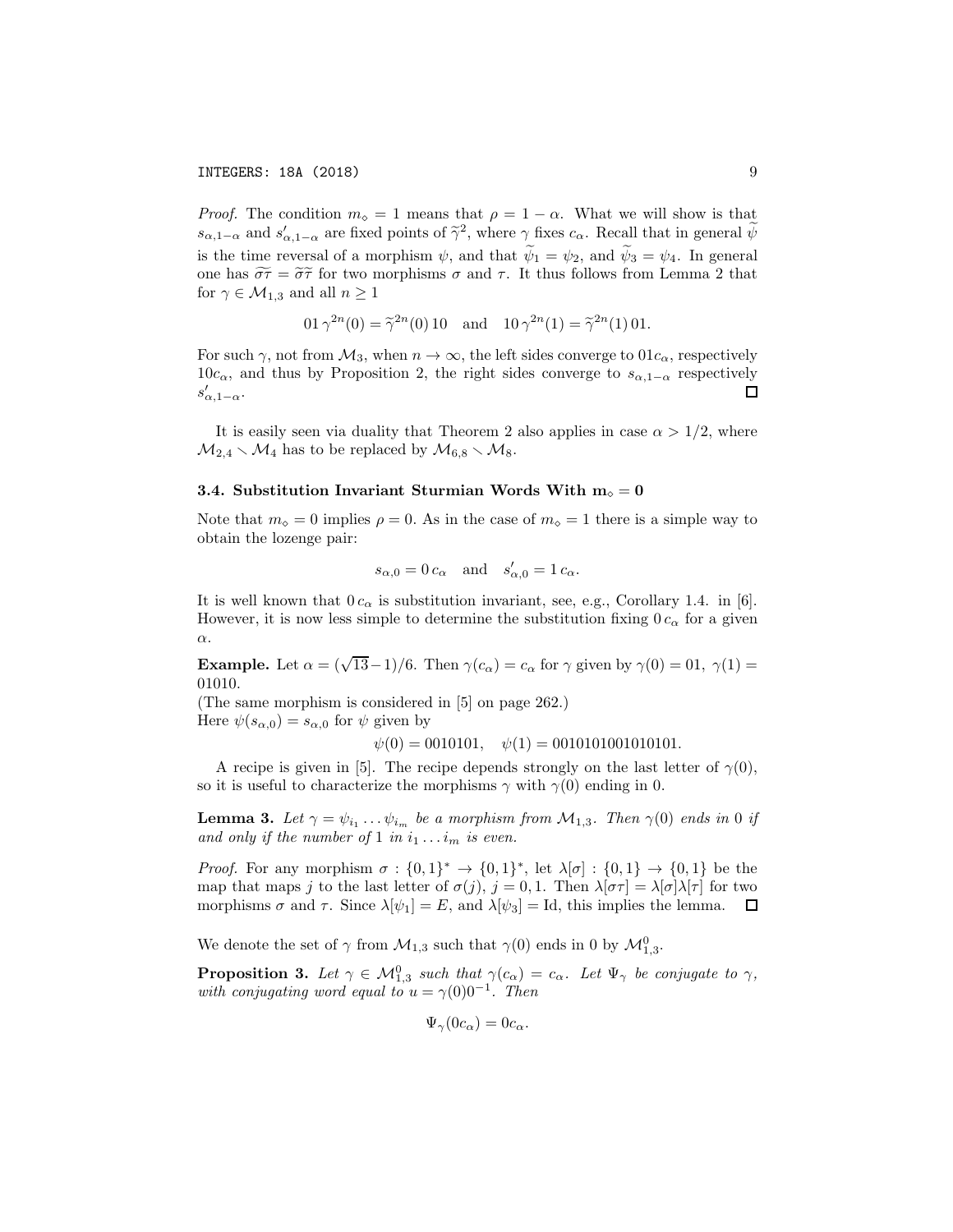### INTEGERS: 18A (2018) 10

For a proof of this proposition, see [5, Theorem 3.1].

**Proposition 4.** Let  $\gamma, \delta \in \mathcal{M}_{1,3}^0$ . Then  $\Psi_{\gamma\delta} = \Psi_{\gamma}\Psi_{\delta}$ .

*Proof.* We assume that  $|\gamma(0)| < |\gamma(1)|$ ; the proof of the other case is quite similar. It is well known that there exist words *u, v, x,* and *y* such that

$$
\gamma: \left\{ \begin{aligned} 0 \rightarrow u \, 0 \\ 1 \rightarrow u \, 0 \, v \end{aligned} \right. \qquad \Psi_{\gamma}: \left\{ \begin{aligned} 0 \rightarrow 0 \, u \\ 1 \rightarrow 0 \, v \, u \end{aligned} \right. \qquad \delta: \left\{ \begin{aligned} 0 \rightarrow x \, 0, \\ 1 \rightarrow x \, 0 \, y \end{aligned} \right. \qquad \Psi_{\delta}: \left\{ \begin{aligned} 0 \rightarrow 0 \, x \\ 1 \rightarrow 0 \, y \, x. \end{aligned} \right.
$$

The product  $\gamma\delta$  also generates a characteristic word, and we have

$$
\gamma \delta : \begin{cases} 0 \to \gamma(x) \gamma(0) = \gamma(x) u 0 \\ 1 \to \gamma(x) \gamma(0) \gamma(y) = \gamma(x) u 0 \gamma(y) \end{cases} \qquad \Psi_{\gamma \delta} : \begin{cases} 0 \to 0 \gamma(x) u \\ 1 \to 0 \gamma(y) \gamma(x) u. \end{cases}
$$

This is a slightly extended version of [17, Lemma 2.3.17 (iii)], which leads to  $\Psi_{\gamma\delta}$  =  $\Psi_{\gamma}\Psi_{\delta}$ , since

$$
\Psi_{\gamma} \Psi_{\delta} : \left\{ \begin{aligned} &0 \rightarrow \Psi_{\gamma}(0) \, \Psi_{\gamma}(x) = 0 \, u \, \Psi_{\gamma}(x) = 0 \, \gamma(x) \, u \\ &1 \rightarrow \Psi_{\gamma}(0) \, \Psi_{\gamma}(y) \, \Psi_{\gamma}(x) = 0 \, u \, \Psi_{\gamma}(y) \, \Psi_{\gamma}(x) = 0 \, \gamma(y) \, \gamma(x) \, u, \end{aligned} \right.
$$

where we use the conjugation relation  $u \Psi_{\gamma}(w) = \gamma(w) u$  for  $w = x, yx$ .

For a further description, we need next to  $\psi_3$  yet another elementary morphism  $\psi_8 = E \widetilde{\varphi}$ :

$$
\psi_3: 0 \to 0, 1 \to 01, \quad \psi_8: 0 \to 01, 1 \to 1.
$$

**Lemma 4.** Let  $\gamma = \psi_1 \psi_3^n \psi_1$  for some  $n \geq 0$ . Then  $\Psi_{\gamma} = \psi_3 \psi_8^{n+1}$ .

*Proof.* One easily finds that for all  $n \geq 0$ 

$$
\psi_1 \psi_3^n \psi_1(0) = (01)^{n+1} 0, \ \psi_1 \psi_3^n \psi_1(1) = 01; \quad \psi_3 \psi_8^{n+1}(0) = 0(01)^{n+1}, \ \psi_3 \psi_8^{n+1}(1) = 01.
$$
  
This implies the statement of the lemma.

We need more details on the structure of the map  $\gamma \mapsto \Psi_{\gamma}$ .

**Proposition 5.** Let  $\gamma$  be a morphism from  $\mathcal{M}_{1,3}^0$ . Then

$$
\Psi_{E\gamma E} = E \Psi_{\gamma} E.
$$

*Moreover,*  $\Psi_{E\gamma E} = \Psi_{\gamma}^{*}$ *, where ·*\* *is the homomorphism defined by*  $\psi_{3}^{*} = \psi_{8}$ *,*  $\psi_{8}^{*} = \psi_{3}$ *.* 

 $\Box$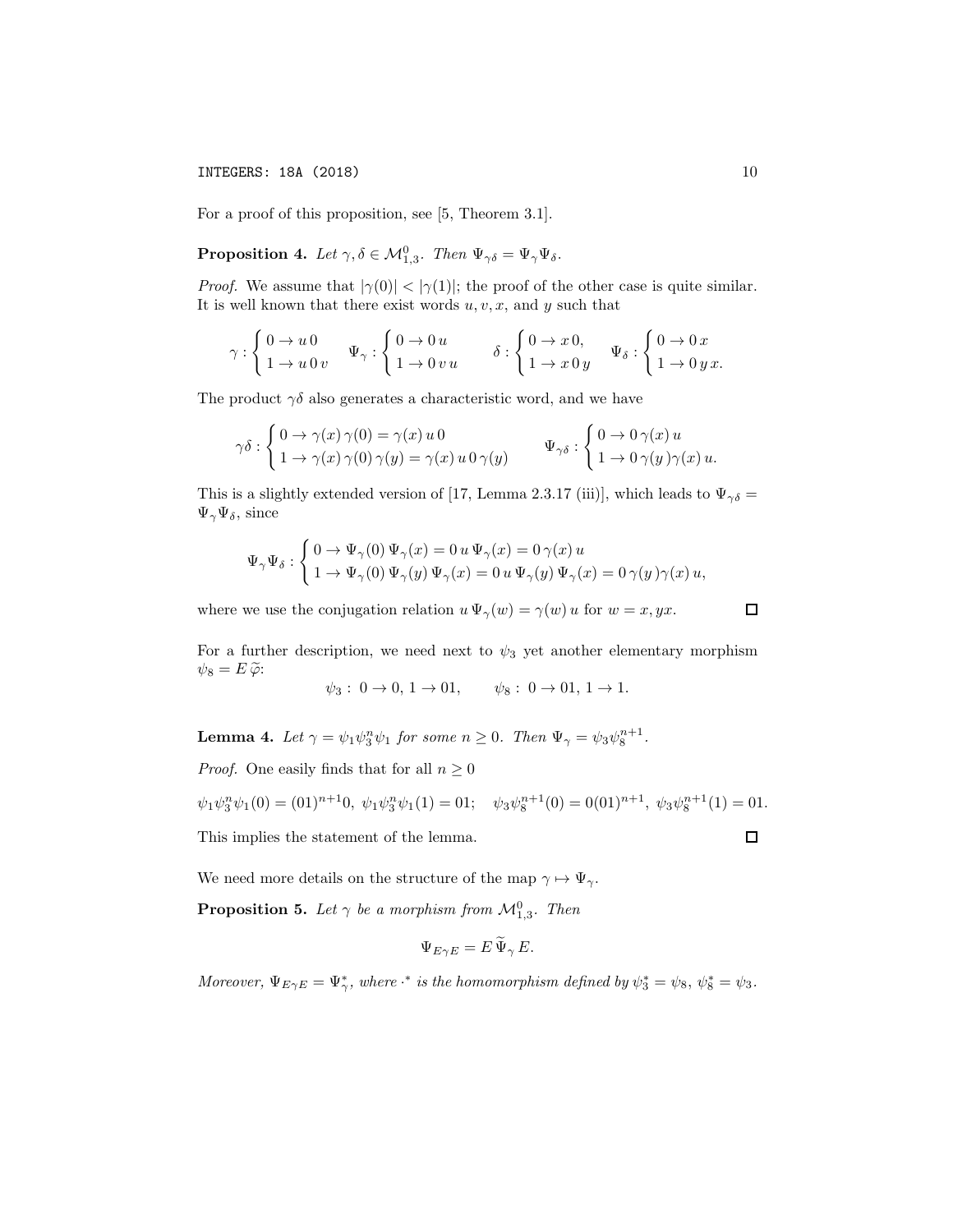*Proof.* We assume that  $|\gamma(0)| < |\gamma(1)|$ , the proof of the other case is quite similar. We use the same facts on  $\gamma$  from [17] as in the proof of Lemma 2. Since  $(\gamma(0), \gamma(1))$ is a standard pair, and all  $\gamma(0)$  from  $\mathcal{M}_{1,3}$  start with 0, there exist<sup>2</sup> palindromes *p* and *q* such that

$$
\gamma: \begin{cases} 0\to 0\,p\,0\,1\,0 \\ 1\to 0\,p\,0\,1\,0\,q\,0\,1, \end{cases} \qquad \Psi_\gamma: \begin{cases} 0\to 0\,0\,p\,0\,1 \\ 1\to 0\,q\,0\,1\,0\,p\,0\,1. \end{cases}
$$

So we have

$$
\widetilde{\Psi}_{\gamma} : \begin{cases} 0\to 1\,0\,p\,0\,0 \\ 1\to 1\,0\,p\,0\,1\,0\,q\,0, \end{cases} \qquad E\widetilde{\Psi}_{\gamma}E : \begin{cases} 0\to 0\,1\,\overline{p}\,1\,0\,1\overline{q}\,1 \\ 1\to 0\,1\,\overline{p}\,1\,1. \end{cases}
$$

On the other hand,

$$
E\gamma E: \begin{cases} 0 \to 1\,\overline{p}\,1\,0\,1\overline{q}\,1\,0 \\ 1 \to 1\,\overline{p}\,1\,0\,1, \end{cases} \qquad \Psi_{E\gamma E}: \begin{cases} 0 \to 0\,1\,\overline{p}\,1\,0\,1\overline{q}\,1 \\ 1 \to \ldots \end{cases}
$$

Note that we showed  $\Psi_{E\gamma E}(0) = E\widetilde{\Psi}_{\gamma}E(0)$ , but for 1 this is trickier. A way to look at conjugation is by simultaneous repeated rotation. Here by *rotation* we mean the map  $\rho$  on words defined by

$$
\rho(w_1w_2\ldots w_m)=w_2\ldots w_mw_1.
$$

Moreover, words may only be rotated simultaneously if their first letters are equal. From this viewpoint,

$$
\Psi_{E\gamma E}(0) = \rho^{|E\gamma E(0)| - 1} E\gamma E(0) = \rho^{|p| + |q| + 5} E\gamma E(0).
$$

Since the length of  $E\gamma E(1)$  equals  $|p|+4$ , and  $E\gamma E(1)$  is a prefix of  $E\gamma E(0)$ , we may first rotate  $|p| + 4$  times, obtaining

$$
\rho^{|p|+4}\Psi_{E\gamma E}(0) = \overline{q} 101\overline{p} 101, \quad \rho^{|p|+4}\Psi_{E\gamma E}(1) = 1\overline{p} 101.
$$

To continue rotating  $|q| + 1$  times,, we must see that  $\overline{q} 1$  is a prefix of  $1 \overline{p} 1 0 1$ , and we want to see that the outcome is

 $\rho^{|q|+1}(1 \overline{p} 1 0 1) = 0 1 \overline{p} 1 1$ , or equivalently,  $\rho^{|q|+1}(0 \, p \, 0 1 0) = 1 0 \, p \, 0 0$ .

This requires for the time being that  $|q| \leq |p| + 4$ .

According to [17, Theorem 2.2.4] the word  $0 \, p \, 0 \, 1 \, 0 \, q$  is a palindrome, and so

$$
0 p 0 1 0 q = q 0 1 0 p 0,
$$

hence  $\rho^{|q|+1}(0 \, p \, 0 \, 1 \, 0)$  has prefix 1 0 p 0. We also see from this equation that the first letter of  $q$  is a 0, so the letter following  $10p0$  is a 0, as claimed. Note that this palindrome equation also implies that  $\overline{q}$  1 is a prefix of  $1\overline{p}$  101.

<sup>&</sup>lt;sup>2</sup>Here we admit  $p = 0^{-1}$ , with length  $|p| = -1$ .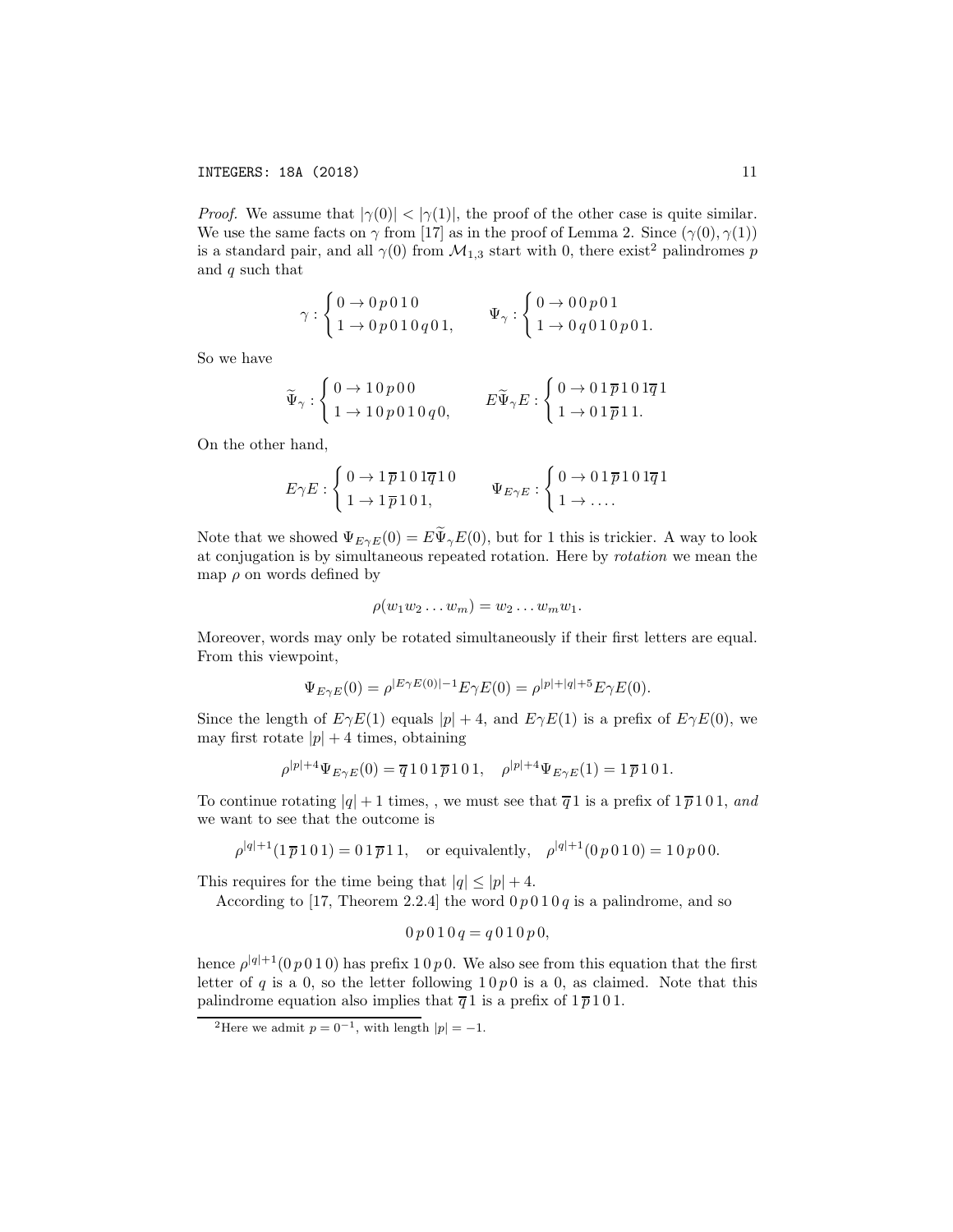In the case that  $|q| > |p| + 4$ , suppose that  $|q| = a(|p| + 4) + b$ , where  $b < |p| + 4$ . Then one rotates with  $\rho^{p+4}$  *a* + 1 times, followed by a rotation  $\rho^{b+1}$ . That this is possible, one can deduce from [17, Proposition 2.2.2], which states that only the last two letters of the words  $\gamma(0)\gamma(1)$  and  $\gamma(1)\gamma(0)$  are different. A zig-zag argument then gives that  $\gamma(1) = \gamma(0)^{a+1}01$ .

For the second part of the proposition, note that  $\psi_3^* = E \psi_3 E = \psi_8$ , and  $\psi_8^* =$  $E\psi_8 E = \psi_3$ . Let  $\Psi_\gamma = \psi_{i_1} \dots \psi_{i_m}$ . Then we have, using the first part of the proposition,

$$
\Psi_{E\gamma E} = E \, \widetilde{\Psi}_{\gamma} E = E \widetilde{\psi}_{i_1} \dots \widetilde{\psi}_{i_m} E = E \widetilde{\psi}_{i_1} E E \widetilde{\psi}_{i_2} E \dots E \widetilde{\psi}_{i_m} E
$$
\n
$$
= \psi_{i_1}^* \psi_{i_2}^* \dots \psi_{i_m}^* = \Psi_{\gamma}^*.
$$

**Theorem 3.** Let  $\alpha$  be a Sturmian number, with  $0 < \alpha < 1$ . Then  $s_{\alpha,0}$  is a fixed *point of some*  $\psi \in M_{3,8}$ *. Conversely, any*  $\psi \in M_{3,8} \setminus \{M_3 \cup M_8\}$  *fixes an*  $s_{\alpha,0}$ *. The same statements hold for*  $s'_{\alpha,0}$ , but then with  $M_{3,8}$  *replaced by*  $M_{4,7}$ *.* 

*Proof.* We have  $s_{\alpha,0} = 0 c_{\alpha}$ . Suppose  $\gamma \in M_{1,3}$  satisfies  $\gamma(c_{\alpha}) = c_{\alpha}$ . Then  $\gamma^2(c_{\alpha}) =$  $c_{\alpha}$  and  $\gamma^2 \in \mathcal{M}_{1,3}^0$ , so by Proposition 3,  $s_{\alpha,0}$  is fixed point of  $\Psi_{\gamma^2}$ .

We claim that any  $\Psi_{\gamma}$ , where  $\gamma$  is from  $\mathcal{M}_{1,3}^0$ , is an element of  $\mathcal{M}_{3,8}$ . We prove this claim by induction on *m* where  $\gamma = \psi_{i_1} \dots \psi_{i_m}$ . For  $m = 2$ ,  $\gamma = \psi_1^2$ , and the claim is true by Lemma 4. Suppose the claim is true for all  $\gamma$  from  $\mathcal{M}_{1,3}^0$  with length *m* or less. An arbitrary  $\gamma = \psi_{i_1} \dots \psi_{i_{m+1}}$  from  $\mathcal{M}_{1,3}^0$ , can be written as  $\gamma = \gamma' \gamma''$ , where  $\gamma'$  and  $\gamma''$  are non-trivial elements of  $\mathcal{M}_{1,3}^0$ , *unless*  $\gamma$  has the form

$$
\gamma = \psi_1 \psi_3^{m-1} \psi_1,
$$

but then  $\Psi_{\gamma} \in \mathcal{M}_{3,8}$  according to Lemma 4. The first part of the theorem is proved.

For the second part, we divide the morphisms in  $M_{3,8}$  into two types: the ones starting with  $\psi_3$  and the ones starting with  $\psi_8$ . A density argument shows that first type corresponds to  $\psi$  with  $\alpha < 1/2$ , and the second type to  $\psi$  with  $\alpha > 1/2$ . Moreover, by Proposition 5 these are in 1-to-1 correspondence with each other by replacing all  $\psi_3$  by  $\psi_8$  and conversely. It suffices therefore, to show that any  $\psi$ from  $M_{3,8} \setminus M_3$  starting with  $\psi_3$  fixes an  $s_{\alpha,0} = 0c_\alpha$ . This can be done with an argument similar to the one above. Let  $\psi = \psi_3 \psi_{i_2} \dots \psi_{i_m}$ . When  $m = 2$ ,  $\psi = \psi_3 \psi_8$ , and we know that  $\psi(0c_\alpha) = c_\alpha$ , where  $c_\alpha$  is the fixed point of  $\psi_1^2$ . Proceed by induction, using Proposition 4. Now  $\psi$  can be written as  $\psi'\psi''$  with  $\psi' = \psi_3 \dots$  and  $\psi'' = \psi_3 \dots$  *unless*  $\psi$  has the form  $\psi_3 \psi_8^m$ , but then we can use Lemma 4.

To handle  $s'_{\alpha,0} = 1c_{\alpha}$ , we use the property that in general  $s'_{\alpha,\rho} = E s_{1-\alpha,1-\rho}$  (see [17, Lemma 2.2.17]). This yields

$$
s'_{\alpha,0} = E \, s_{1-\alpha,1} = E \, s_{1-\alpha,0}.
$$

Since in general  $E(w)$  is a fixed point of  $E \sigma E$  when *w* is a fixed point of  $\sigma$ , we obtain that the  $s'_{\alpha,0}$  are generated by the morphisms from the monoid  $\mathcal{M}_{4,7}$ , since  $E\psi_3E = \psi_7$  and  $E\psi_8E = \psi_4$ .

 $\Box$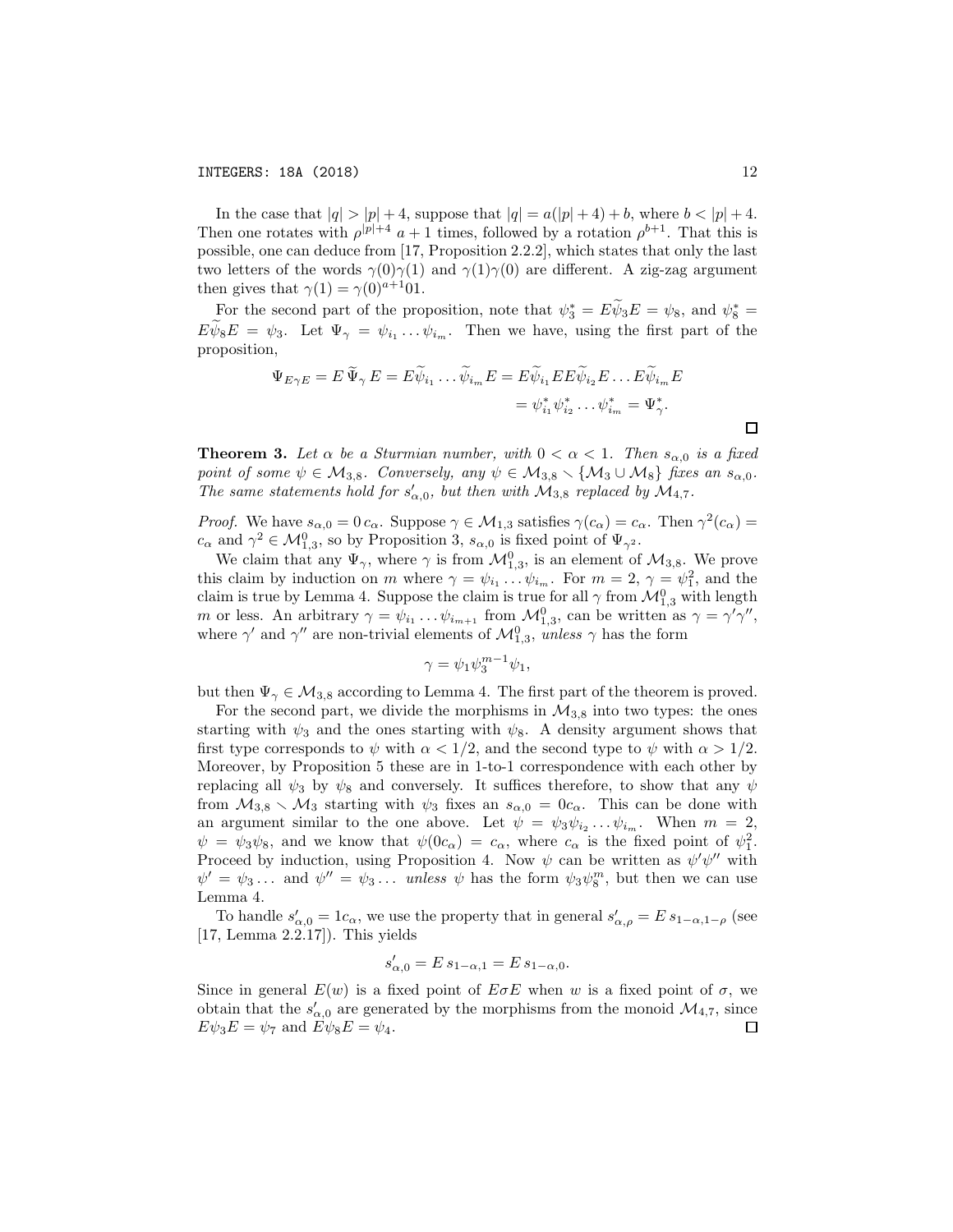Remark 1. There is an interesting coding from the morphisms starting with  $\psi_3$  in  $\mathcal{M}_{3,8}$  to  $\mathcal{M}_{1,3}^0$ . Let + be binary addition with 3 and 8: 3+3=3, 8+8=3, 3+8=8, 8+3=8. Add  $i_2i_3 \t ... i_m3$  to  $3i_2 ... i_m$ , and replace 8 by 1. For example:  $38...88 + 88...83 = 83...38 \rightarrow 13...31.$ 

We display the first three levels of the binary tree  $\mathcal{T}_{3,8}$ , where the nodes are labeled with the morphisms given by Theorem 3.



**Remark 2.** Just as in Theorem 1, each morphism generating an  $s_{\alpha,0}$  occurs exactly once on the tree  $\mathcal{T}_{3,8}$ . This can be deduced from the fact that we have a coding between  $\mathcal{M}_{3,8}$  and  $\mathcal{M}_{1,3}^0$ , but also because the monoid generated by the incidence matrices of  $\psi_3$  and  $\psi_8$  is free. Arnoux remarks that this can be derived in an elementary way ([3, Lemma 6.5.14]).

#### 4. Generating Substitution Invariant Sturmian Words

There is a direct, more analytic way to find substitution invariant Sturmian words. We use an idea already considered by self-similarity expert Douglas Hofstadter in 1963 ([10]). To solve the fixed point equation  $\psi(s_{\alpha,\rho}) = s_{\alpha,\rho}$  for  $\psi$ , we can equivalently solve the fixed point equation

$$
T_{\psi}(x, y) = (x, y) \text{ for } 0 < x, y < 1,
$$

where  $T_{\psi} = T_{i_1} \dots T_{i_n}$  if  $\psi = \psi_{i_1} \dots \psi_{i_n}$  with the  $i_k$  from some subset of  $\{1, \dots, 8\}$ . Here the  $T_i$  are two-dimensional fractional linear functions, such that

$$
\psi_i(s_{\alpha,\rho}) = s_{T_i(\alpha,\rho)}.
$$

Some  $T_i$  are given by [17, Lemma 2.2.18], and the others can be computed in a similar way. We have, for example,

$$
T_1(x, y) = \left(\frac{1-x}{2-x}, \frac{1-y}{2-x}\right), \quad T_3(x, y) = \left(\frac{x}{1+x}, \frac{y}{1+x}\right), \text{ and}
$$
  
 $T_8(x, y) = \left(\frac{1}{2-x}, \frac{y}{2-x}\right).$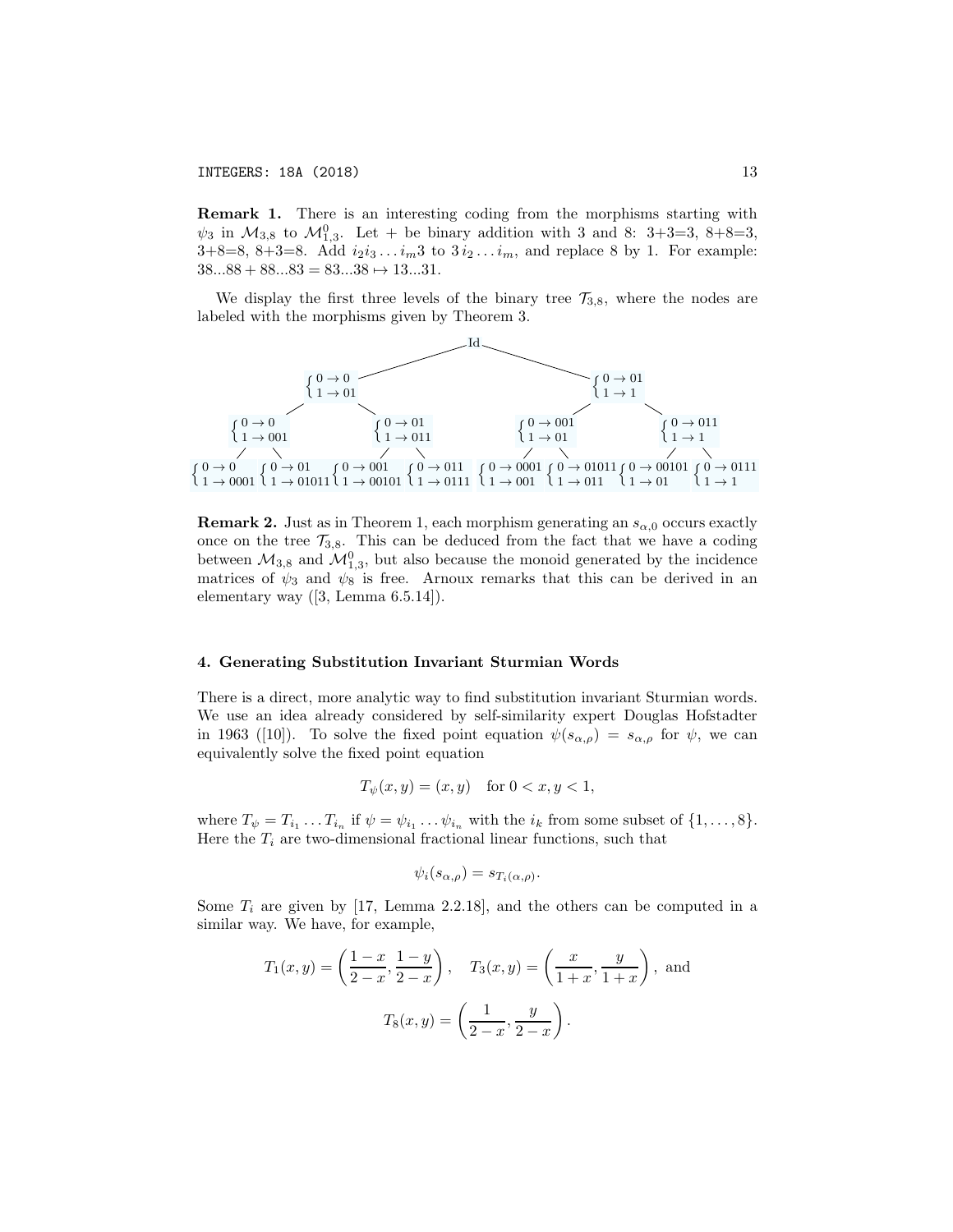Note that both  $T_3$  and  $T_8$  leave the line  $y = 0$  invariant; this suggests the use of products of  $\psi_3$  and  $\psi_8$  to solve the equation  $\psi(s_{\alpha,0}) = s_{\alpha,0}$ , as we did in Theorem 3. We mention that the triple  $T_1, T_3, T_8$  occurs in [11], where they are used to connect two-dimensional continued fraction expansions to substitution invariant Sturmian words.

Solving the equation  $T_{\psi}(x, y)=(x, y)$  is straightforward: there is a one-dimensional fractional linear function fixed point equation for *x*, which is quadratic, and then there is a linear equation for  $y$ , since one can show by induction on the number of  $\psi_i$  in  $\psi$  that only  $\pm y$  will occur in the second component of  $T_{\psi}(x, y)$ .

We mention that in some cases the equation is actually  $\psi(s_{\alpha,\rho}) = s'_{T_{\psi}(\alpha,\rho)}$ , but this can be dealt with by passing to the square of  $\psi$ , or by using Proposition 1.

#### References

- [1] C. Allauzen, Une caract´erisation simple des nombres de Sturm, *J. Th´eor. Nombres Bordeaux* 10 (1998), 237–241.
- [2] J.P. Allouche and J. Shallit, *Automatic Sequences, Theory, Applications, Generalizations*, Cambridge University Press, Cambridge, 2003.
- [3] P. Arnoux, Sturmian sequences. In: N. Pytheas Fogg, *Substitutions in Dynamics, Arithmetics and Combinatorics*, Editors: V. Berth´e, S. Ferenczi, C. Mauduit, A. Siegel. Lecture Notes in Mathematics Volume 1794, 2002, Pages 143–198.
- [4] J. Berstel and P. S´e´ebold, Morphismes de Sturm, *Bull. Belg. Math. Soc. Simon Stevin* 1, (1994), 175–189.
- [5] J. Berstel and P. Séébold, A remark on morphic sturmian words, *RAIRO Theor. Inform. Appl.* 28 (1994), 255–263.
- [6] V. Berth´e, H. Ei, S. Ito and H. Rao, On substitution invariant words: an application of Rauzy fractals, *RAIRO Theor. Inform. Appl.* 41 (2007), 329-349.
- [7] N. Calkin and H.S. Wilf, Recounting the rationals, *Amer. Math. Monthly* 107 (2000), 360- 363.
- [8] J. Cassaigne, T. Harju and J. Karhumäki, On the undecidability of freeness of matrix semigroups, *Internat. J. Algebra Comput.* 9 (1999), 295-305.
- [9] D. Crisp, W. Moran, A. Pollington and P. Shiue, Substitution invariant cutting sequences, *J. Th´eor. Nombres Bordeaux* 5, (1993), 123–137.
- [10] D. R. Hofstadter, ETA-LORE, unpublished manuscript. First presented at the Stanford Math. Club, Stanford, California (1963). Available from OEIS: https://oeis.org/A006336/a006336 1.pdf
- [11] S. Ito and S. Yasutomi, On continued fractions, substitutions and characteristic sequences, *Jpn. J. Math.* 16 (1990), 287–306.
- [12] J. Kepler, *Harmonices Mundi*, Book III, 1619.
- [13] J. Kepler with E.J. Aiton, A.M. Duncan, and J.V. Field, trans., *The Harmony of the World*, Philadelphia, Pennsylvania: American Philosophical Society, 1997.